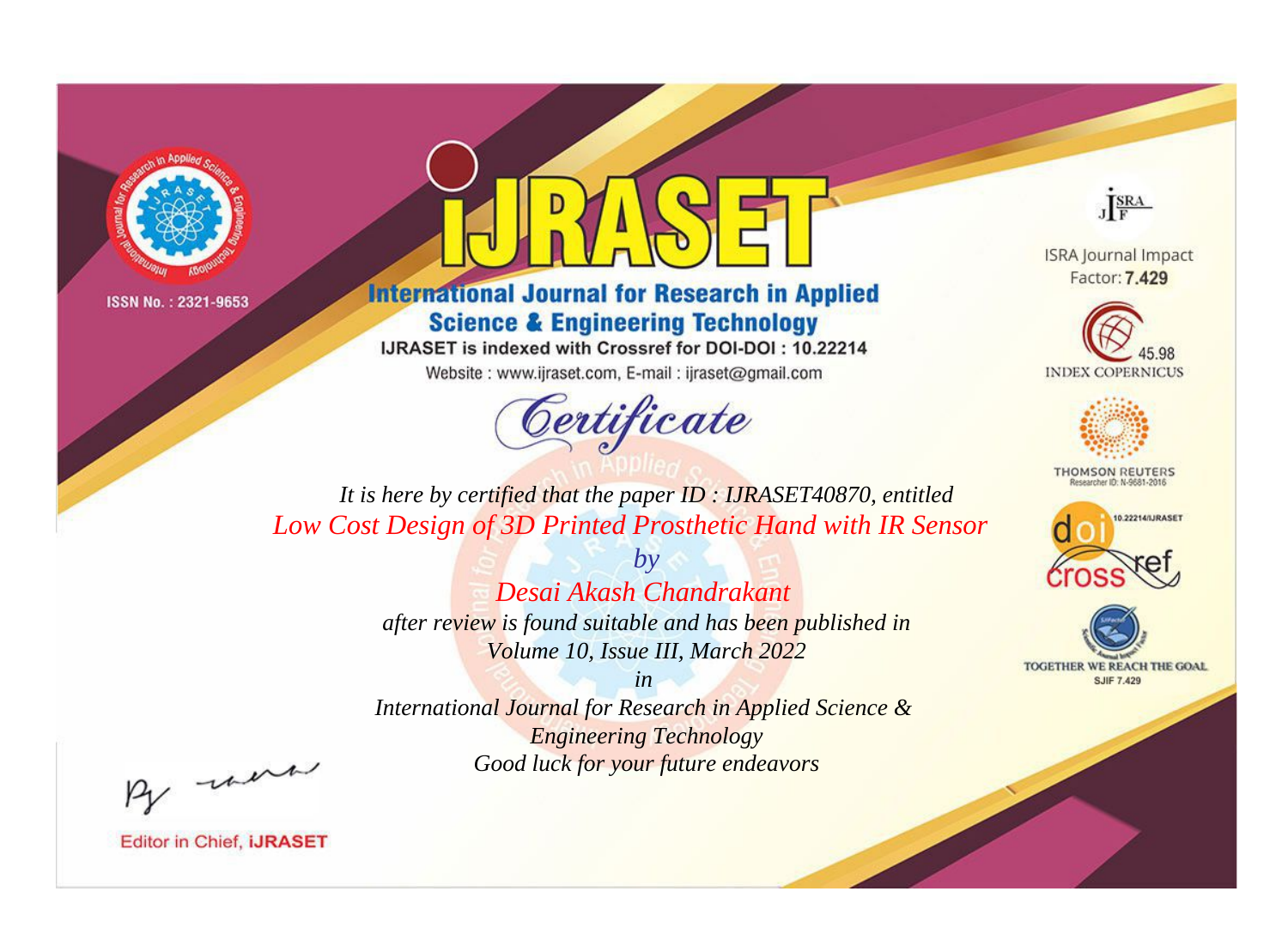



**International Journal for Research in Applied Science & Engineering Technology** 

IJRASET is indexed with Crossref for DOI-DOI: 10.22214

Website: www.ijraset.com, E-mail: ijraset@gmail.com



JERA

**ISRA Journal Impact** Factor: 7.429





**THOMSON REUTERS** 



TOGETHER WE REACH THE GOAL **SJIF 7.429** 

*It is here by certified that the paper ID : IJRASET40870, entitled Low Cost Design of 3D Printed Prosthetic Hand with IR Sensor*

> *by Shaikh Sohil Jahangir after review is found suitable and has been published in Volume 10, Issue III, March 2022*

> > *in*

*International Journal for Research in Applied Science & Engineering Technology Good luck for your future endeavors*

By morn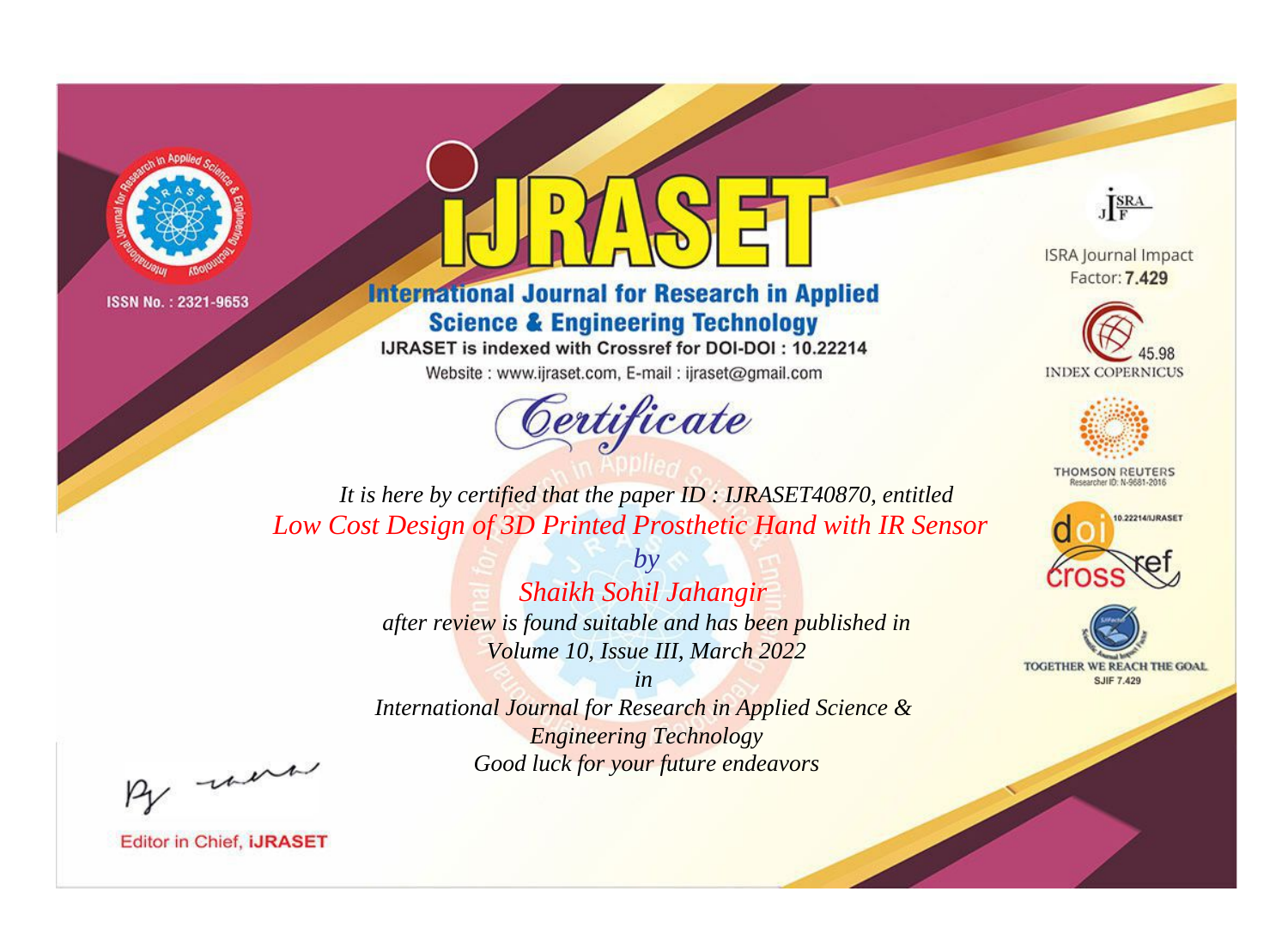



**International Journal for Research in Applied Science & Engineering Technology** 

IJRASET is indexed with Crossref for DOI-DOI: 10.22214

Website: www.ijraset.com, E-mail: ijraset@gmail.com



JERA

**ISRA Journal Impact** Factor: 7.429





**THOMSON REUTERS** 



TOGETHER WE REACH THE GOAL **SJIF 7.429** 

*It is here by certified that the paper ID : IJRASET40870, entitled Low Cost Design of 3D Printed Prosthetic Hand with IR Sensor*

> *by Sharma Abhishek Rajendra after review is found suitable and has been published in Volume 10, Issue III, March 2022*

> > *in*

*International Journal for Research in Applied Science & Engineering Technology Good luck for your future endeavors*

By morn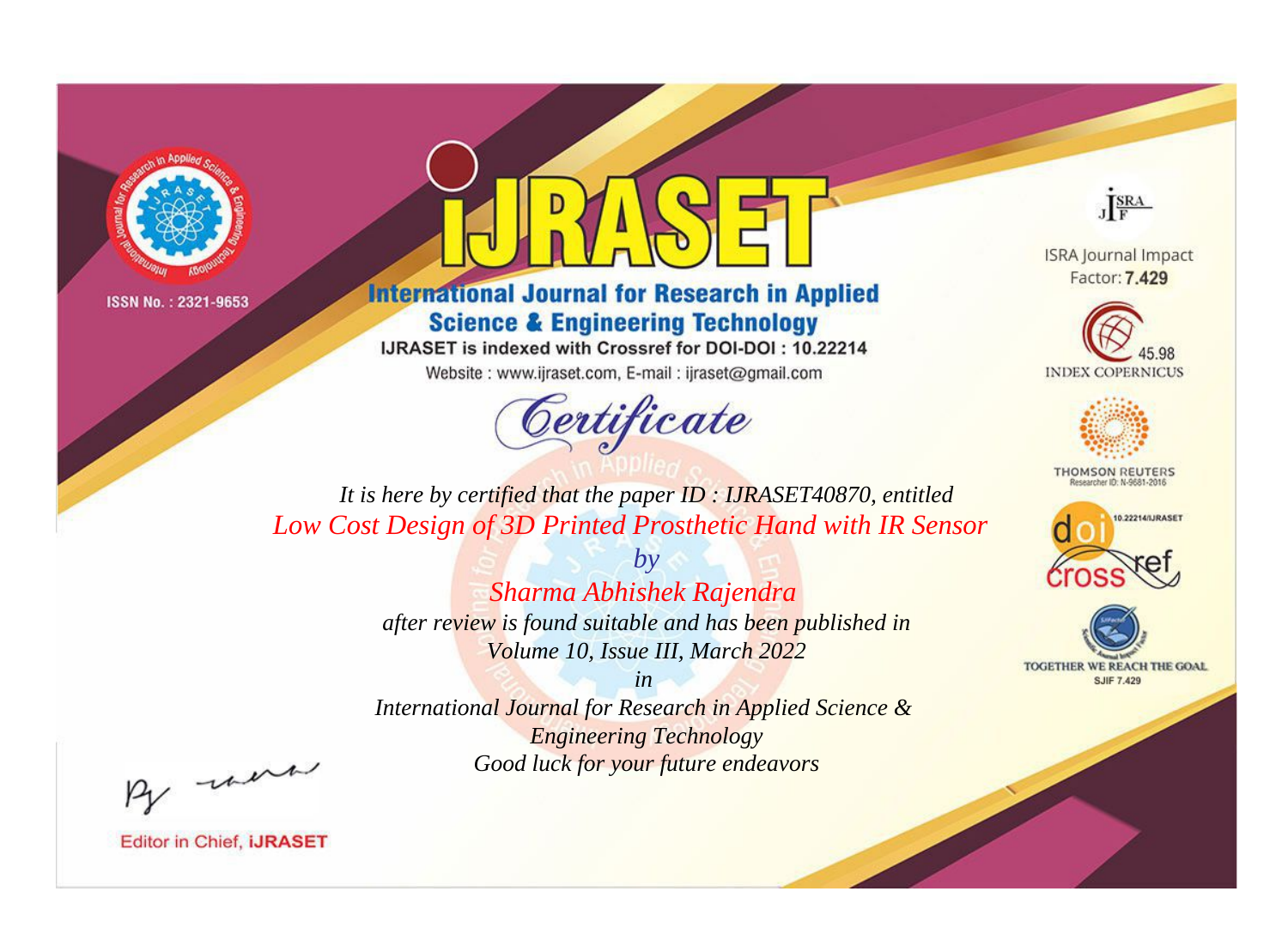



**International Journal for Research in Applied Science & Engineering Technology** 

IJRASET is indexed with Crossref for DOI-DOI: 10.22214

Website: www.ijraset.com, E-mail: ijraset@gmail.com



JERA

**ISRA Journal Impact** Factor: 7.429





**THOMSON REUTERS** 



TOGETHER WE REACH THE GOAL **SJIF 7.429** 

*It is here by certified that the paper ID : IJRASET40870, entitled Low Cost Design of 3D Printed Prosthetic Hand with IR Sensor*

> *by Shaikh Tousik Rafik after review is found suitable and has been published in Volume 10, Issue III, March 2022*

> > *in*

*International Journal for Research in Applied Science & Engineering Technology Good luck for your future endeavors*

By morn